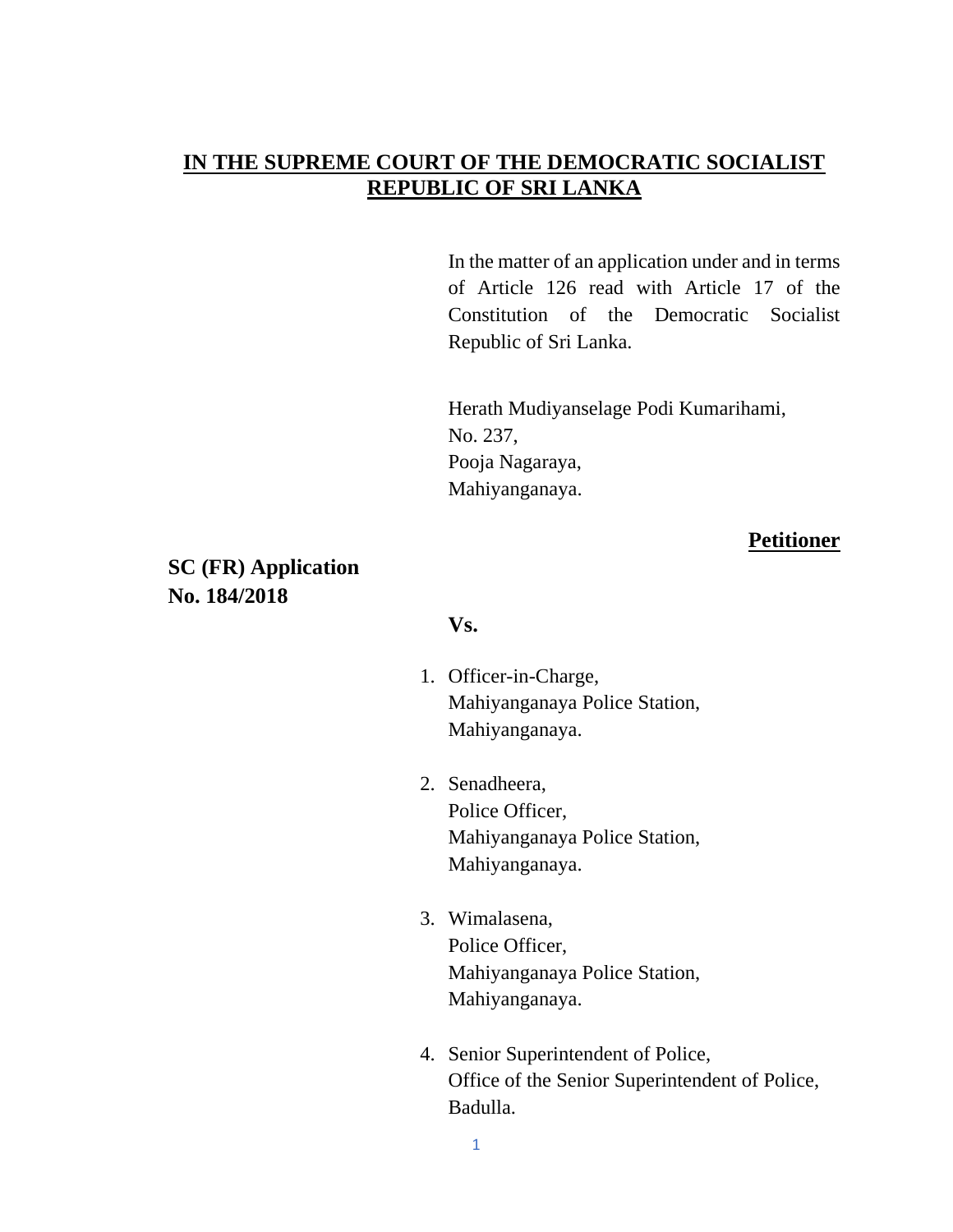- 5. Pujith Jayasundara, Inspector General of Police, Police Headquarters, Colombo 01.
- 6. Hon. Attorney General, Attorney General's Department, Hulfsdrop, Colombo 12.

## **Respondents**

**Before: Justice L.T.B. Dehideniya Justice A.L. Shiran Gooneratne Justice Janak De Silva** 

| <b>Counsel:</b> | Ms. Ermiza Tegal with Ms. Thiagi Piyadasa for the Petitioner.                                                                          |
|-----------------|----------------------------------------------------------------------------------------------------------------------------------------|
|                 | Ravindranath Dabare with Ms. Savanthi Ponnamperuma and<br>Arundathi Divisekara for the 1 <sup>st</sup> to 3 <sup>rd</sup> Respondents. |
|                 | Dr. Avanti Perera, SSC for the 4 <sup>th</sup> and 6 <sup>th</sup> Respondents.                                                        |
| Argued on:      | 23/03/2021                                                                                                                             |

**Decided on: 10/11/2021**

# **A.L. Shiran Gooneratne J.**

The Petitioner, a street vendor aged 52, by Application dated 07/06/2018, invoked the jurisdiction of this Court, *inter alia*, seeking a declaration that the actions and/ or inactions and/ or conduct of the  $1<sup>st</sup>$  to  $4<sup>th</sup>$  Respondents and/ or the State resulted in the infringement of the Petitioner's fundamental rights guaranteed under Article 11 and 12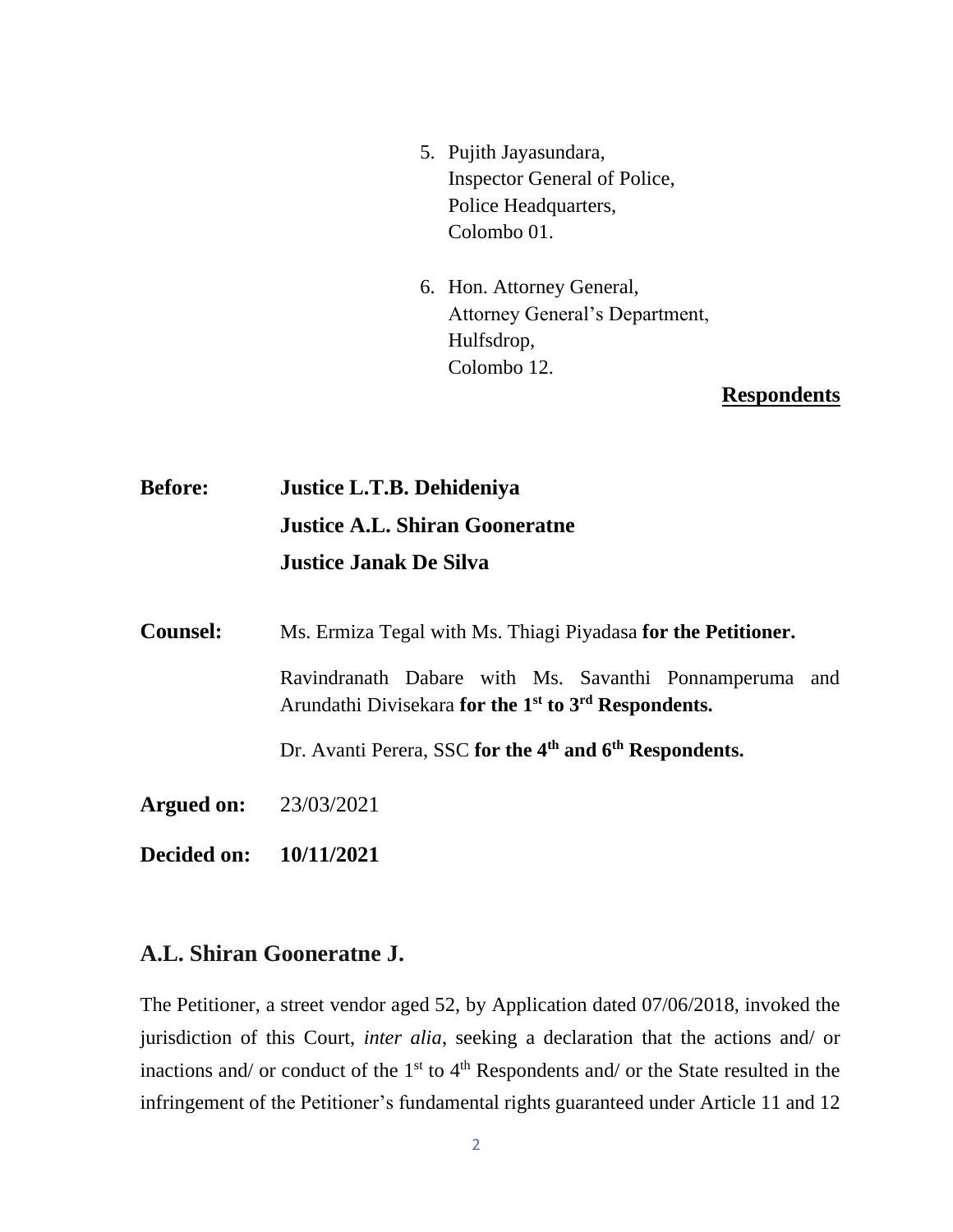(1) of the Constitution. The Petitioner was granted leave to proceed as prayed for in the Petition.

Provisions of Article 11 of the Constitution entrenches that *"No person shall be subject to torture or to cruel inhuman or degrading treatment or punishment".*

The Petitioner contends that, when she intervened and resisted the arrest of her daughter Chamila Malkanthi, by the 1<sup>st</sup> to 3<sup>rd</sup> Respondents, the 1<sup>st</sup> Respondent slapped, trampled and kicked her chest several times followed by a kick to her abdomen and another kick to her left elbow. The severity and unbearable pain caused by the assault, made her urinate in her clothes. When the Petitioner knelt and pleaded with the 1<sup>st</sup> Respondent to spare her daughter from arrest, she was kicked in the back by the 2<sup>nd</sup> Respondent. The 3<sup>rd</sup> Respondent had grabbed her hair and pushed her causing her head to hit against the wall and threatened that she will be shot.

The Petitioner has attached 3 witness affidavits marked 'P4' to 'P6' in support of her contention. In paragraphs 8 and 13, of the affidavits marked, 'P5' and 'P6' respectively, Sandya Kumari, a neighbor and the estranged husband of the Petitioner, describes the incident that took place on 17/08/2017, as an inhuman assault on the Petitioner. However, in the affidavit marked 'P4', the daughter of the Petitioner Chamila Malkanthi, on whose behalf the Petitioner intervened and resisted arrest, does not speak to an assault at the time of her arrest by the Officer in Charge of the Mahiyangana Police and two other officers. The affidavits filed by the estranged husband and the neighbor of the Petitioner gives a verbatim account of the events which took place as narrated by the Petitioner, which led to the arrest of Chamila Malkanthi.

According to Paragraph 12 of the Petitioner's affidavit, on  $17<sup>th</sup>$  August 2017 night, having taken instructions from a lawyer in Kandy, the Petitioner admitted herself to the Kandy Teaching Hospital. The Petitioner contends that she was discharged from the hospital on or about 19/08/2017. However, there is no independent evidence before Court to confirm the date of discharge of the Petitioner. The Petitioners diagnosis card is marked 'P1' and the Medico Legal Report (MLR) is also filed of record.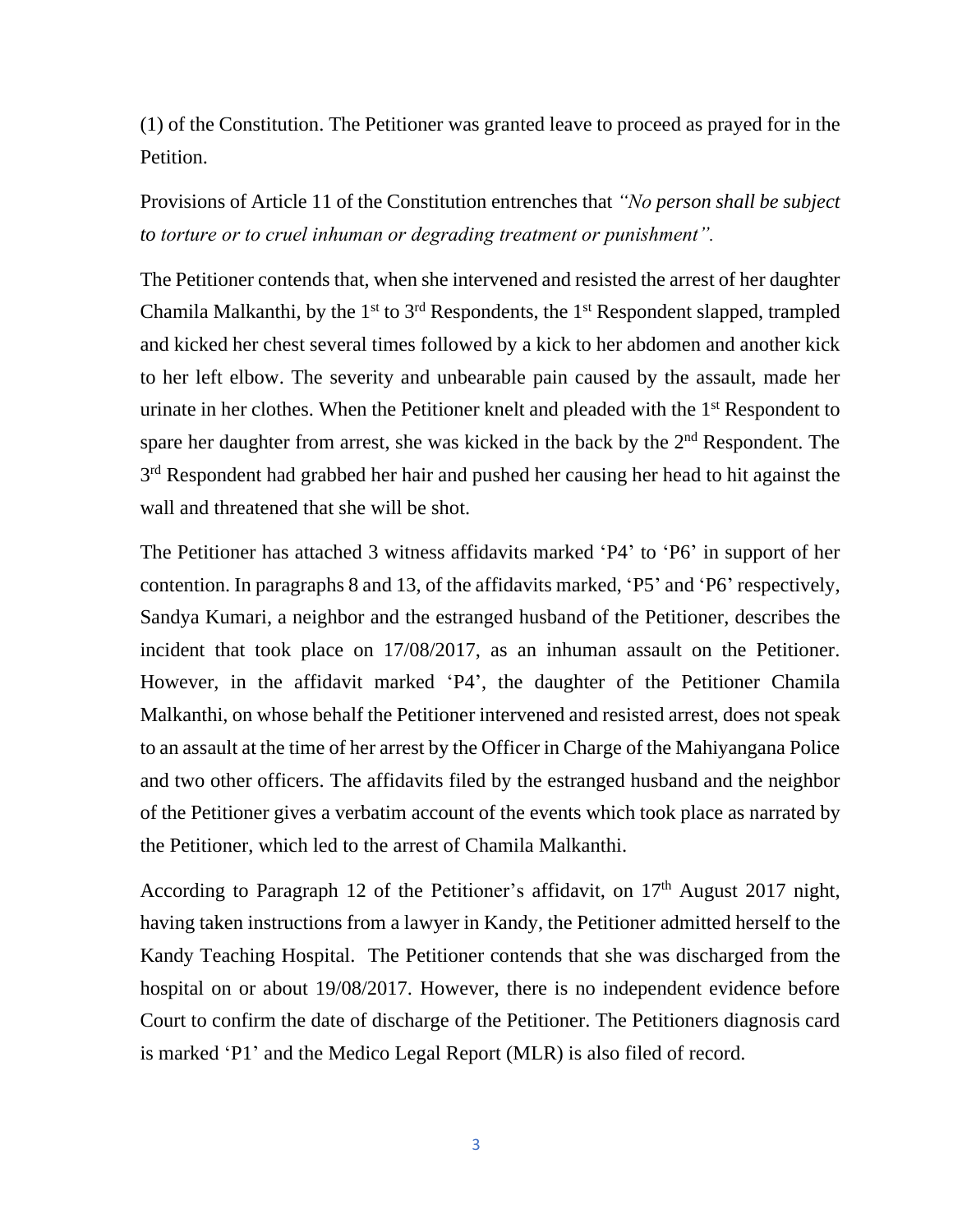The Petitioner in support of her claim to the violation of Article 11 and 12(1) of the Constitution, has tendered affidavits marked 'P4', 'P5' and 'P6', the diagnosis card marked 'P1', the Medico Legal Report and the document marked 'P3', in proof of the consistency of the contemporaneous complaints made by the Petitioner.

The position taken by the  $2<sup>nd</sup>$  and  $3<sup>rd</sup>$  Respondents are that on 17/08/2017, the said Respondents and two other officers attached to the Anti-Corruption Unit of the Mahiyangana Police, approached the Petitioners house to arrest her daughter Chamila Malkanthi, for an offence of aiding and abetting her husband Asanka, in connection with an offence of possession of drugs. The Respondents contend that the Petitioner obstructed the said team of officers from arresting Chamila Malkanthi by violently banging her head against the door, beating her chest with her hands and threatening to kill everyone and herself. The  $2<sup>nd</sup>$  and  $3<sup>rd</sup>$  Respondents admit that they visited the home of the Petitioner on 17/08/2017 around 2.30PM and arrested Chamila Malkanthi, according to procedure set down by law. The 1<sup>st</sup> Respondent denies that he was present at the time of the alleged incident.

#### **Standard of Proof-**

The particular circumstances in each case, would be a decisive factor of the violation alleged by a victim. Therefore, the evidential burden falls on the Petitioner to adduce evidence to a fact relied upon. *"In proceedings of this nature, the court has very limited avenues to test the veracity of these assertions and necessarily have to depend on the affidavits and other documents filed. In the circumstances, in arriving at a just and equitable decision in the realm of the fundamental rights jurisdiction, the court necessarily has to apply the test of probability to the factual matters placed before us"*. (**SC/ FR Application No. 458/2012**, Aluwihare PC, J.)

In a civil case, the standard of proof is that a party has only to prove the case on a balance of probabilities or by a preponderance of evidence.

*"Preponderance of evidence is the greater weight of evidence, not necessarily established by the greater number of witnesses testifying to a fact but by evidence that has the most convincing force; superior evidentiary weight that, though not sufficient*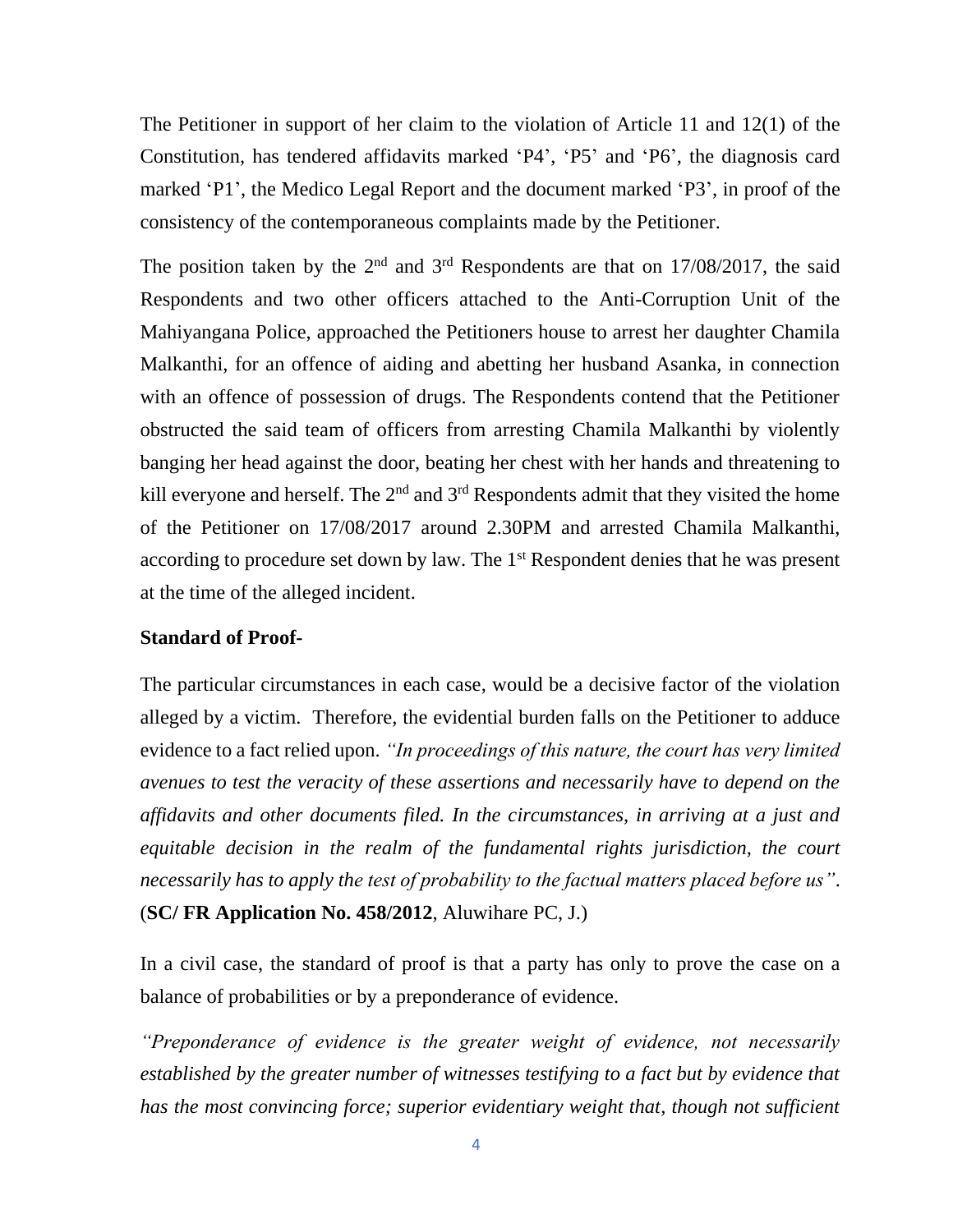to free the mind wholly from all reasonable doubt is still sufficient to a fair and *impartial mind to one side of the issue rather than the other"* **(***Black's Law Dictionary p. 1220)*

Citing *Velmurugu vs. the Attorney General and another, (1981) 1 SLR 406*, the Petitioner contends that in cases filed under Article 126 of the Constitution for infringement of fundamental rights *"the standard of proof is a preponderance of probabilities as in a civil case, qualified with the requirement for a high degree of certainty to tilt in favor of the Petitioner".* 

### In *Kapugeekiyana vs. Hettiarachchi, (1984) 2 SLR 153*, Wimalaratne J. observed thus;

*"In deciding whether any particular fundamental right has been infringed I would apply the test laid down in Velmurugu that the civil, and not the criminal standard of persuasion applies, with this observation: that the nature and gravity of an issue must necessarily determine the manner of attaining reasonable satisfaction of the truth of that issue".*

In a series of cases decided by this Court it is clear that 'the standard of proof in complains of violation of Article 11, is proof of preponderance of probability and that civil standard of persuasion applies'.

In order to prove an infringement under Article 11, the admissibility of evidence received by Court comes into question before us. The burden of proof falls on the Petitioner to establish his case as a matter of law and pleadings. To discharge the burden of proof, the Petitioner heavily relies on the consistency of the contemporaneous complaints made by her marked 'P3', attributed to physical violence. When applying the test of consistency per se, or the test of consistency inter se, the Petitioner nor the witnesses to this incident have been subjected to any inquiry, where the Petitioner and the witnesses would stick to the same position, both in the examination in chief as well as in cross examination. When considering contemporaneity of statements made by the Petitioner, the promptness of the Petitioner in making the complaint to the relevant authorities, would be a point to be counted in her favor.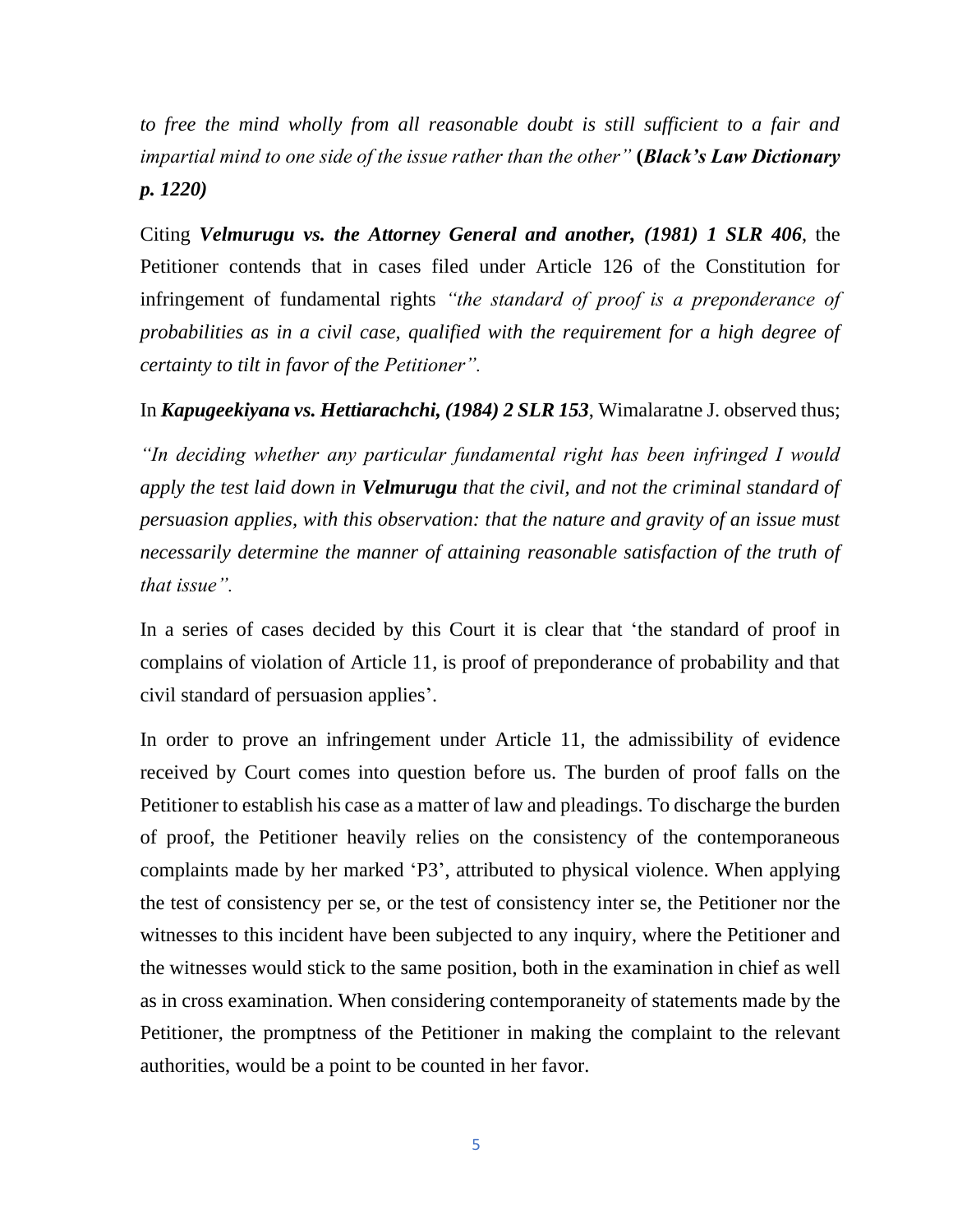The consistency of contemporaneous statements referred to by the Petitioner, which are all dated 19/08/2017, marked 'P3', are not statements made by the Petitioner but are letters written by her Attorney-at-Law, addressed to the relevant authorities requesting their *"good officers to intervene and inquire into this matter and to take appropriate action to protect her rights".* The letters are written for and on behalf of the Petitioner and other family members, *"who were tortured"* and also makes reference to previous incidents of assaults alleged to have taken place.

# In *Edward Sivalingam vs. Sub Inspector Jayasekara & Others (SC/FR/326/2008),* the Supreme Court held that;

*"When considering the allegations made by the Petitioner against officers of the CID it is important to bear in mind that the burden of proving these allegations lies with the Petitioner. This court has held repeatedly that the standard required is not proof beyond reasonable doubt but must be of a higher thresh hold than mere satisfaction. The standard of proof employed is on a balance of probabilities test and as such must have a high degree of probability and where corroborative evidence is not available it would depend on the testimonial creditworthiness of the Petitioner."*

It is trite law that in the absence of an explanation, a delay in making a statement to the police would reduce the weight and impact of the evidence of a witness. This is true since the delay can lead to opportunities for tampering with reliable evidence.

It is not in evidence that the Petitioner at any stage made a statement to the Police regarding this incident. The independent evidence marked 'P3', brought in support of the principal testimony of the Petitioner to strengthen the reliability of events which unfolded on the date of the incident, is a narration of events set out by the Petitioner's Attorney-at-Law.

In paragraphs 6,7,8 and 9 and paragraphs 10,11,13 and 14 of the affidavits filed by the neighbor and the estranged husband, respectively, relates to a verbatim account of torture, inhuman and degrading treatment suffered by the Petitioner at the instance of the 1<sup>st</sup> to 3<sup>rd</sup> Respondents and are detailed in the following manner;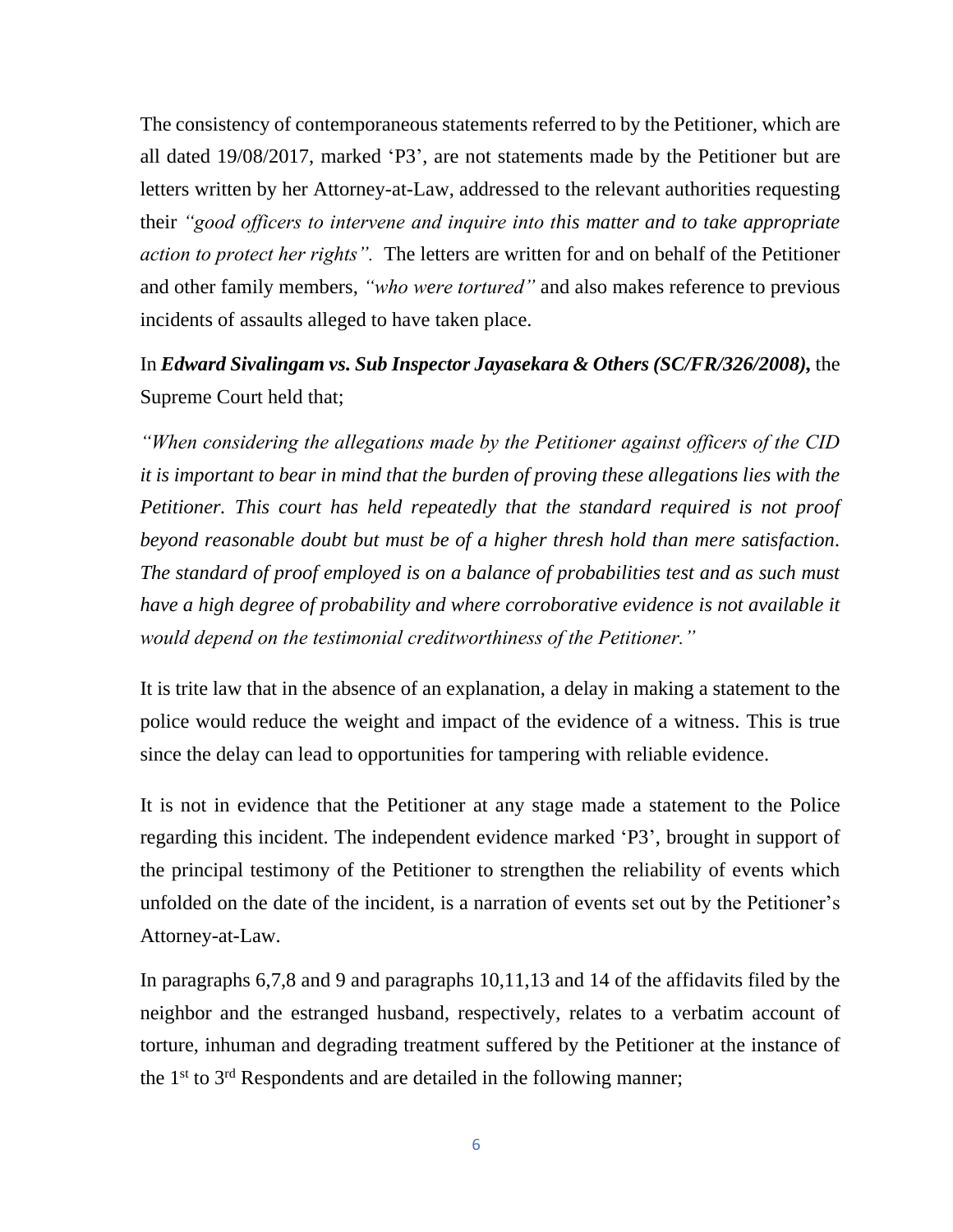- $\blacksquare$  The 1<sup>st</sup> Respondent slapped the Petitioner causing her to fall to the ground and he trampled her, kicked her chest hard several times, kicked her abdomen and her left elbow.
- $\blacksquare$  The 2<sup>nd</sup> Respondent kicked the Petitioner's spine, whilst she was kneeling on the ground begging that her daughter not be taken away for no reason.
- The 3<sup>rd</sup> Respondent grabbed the Petitioner by the hair and pushed her against the wall causing her head to hit the wall. He also threatened to shoot her.

The Petitioner contends that the diagnosis card marked 'P1', and the Medico Legal Report (MLR) corroborates the Petitioners narrative of how she was beaten and stamped by the 1<sup>st</sup> to 3<sup>rd</sup> Respondents.

The Diagnostic Card issued on admission to the Kandy Teaching Hospital, is marked 'P1', where, apart from the presentation and the operative details, the words, "*soft*, *tender"* are pointed to a diagram.

The Petitioner's position is that 'softness' and 'tenderness' referred to in 'P1', is in reference to the stomach region of the Petitioner. However, it is observed that the words "*soft, tender"*, pointing to a hand drawn diagram in 'P1', does not clearly refer to the stomach region or any other organ of the body. The diagnosis card has no date of discharge. Since the Medico-legal Report (MLR) was not filed along with the Petition, the Court directed the Court Registrar to call for the said report from the Judicial Medical Officer of the Kandy Teaching Hospital.

The findings in the MLR would be relevant in the nature of this case.

The Petitioner was examined by the Consultant Judicial Medical Officer, Teaching Hospital Kandy on 19/08/17. The Medico-Legal Report issued by the JMO's Office Kandy, is dated 19/08/2017.

### **Short history given by patient:**

On 17/08/17, at around 2 p.m. assaulted by three police officers from Mahiyangana Police with fist, put her on the ground and stamped, knocked the head on the wall. She has reduced hearing in the right ear following it.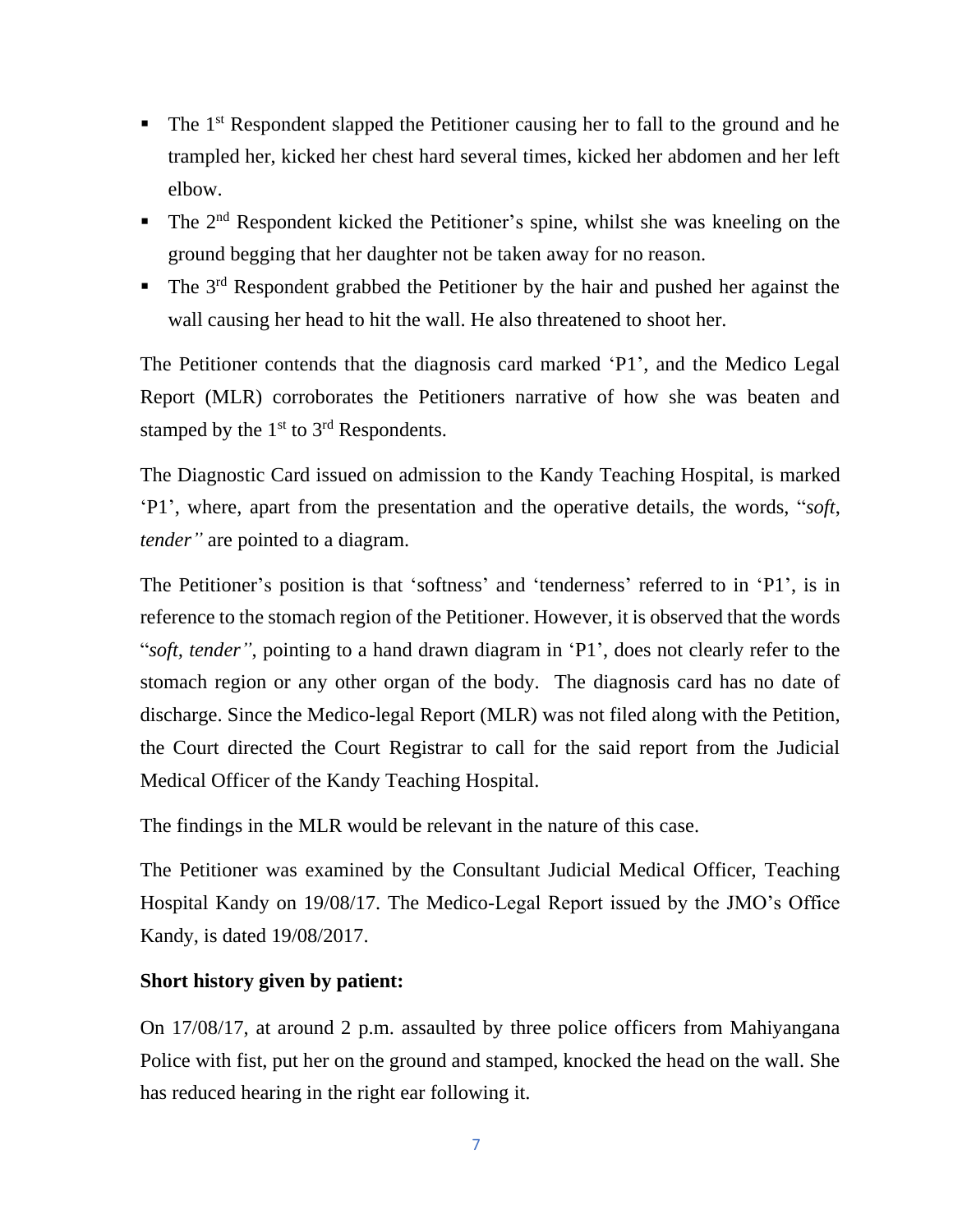### **Injuries**:

There are no injuries seen.

X ray: femur, knee joins, cervical spine, skull- no fractures seen.

Abdomen: no external injuries seen. FAST scan of the abdomen was normal. Seen by ENT Surgeon: reported as no year perforation. PTA test - hearing was normal.

It is noted that, prior to the examination, a short history was recorded by the Judicial Medical Officer of the alleged torture encountered by the Petitioner. However, the MLR does not support the disclosure of the Petitioner.

### **Has the Petitioner's version qualified the test of probability?**

The Petitioner, soon after the alleged violation, left her home in Mahiyangana and proceeded to Kandy to meet her Attorney-at-Law. The Petitioner states that she did not admit herself to the Mahiyangana Hospital due to fear of further harassment by the Police. In the circumstances, one would expect a person similarly circumstanced to seek medical assistance at the nearest hospital rather than proceed to meet an Attorney-atlaw based in Kandy. The Petitioner's actions in this instance have spoken louder than her words. Her priority seems to have been to seek legal advice than medical assistance.

# In *Malinda Channa Pieris and others vs. Attorney-General and others, (1994) 1 SLR 1,* it was pointed out that:

*"having regard to the gravity of the matter in issue, a high degree of certainty is required before the balance of probability might be said to tilt in favor of a Petitioner enduring to discharge his burden of proving that he was subjected to torture or to cruel, inhuman or degrading treatment or punishment; and unless the Petitioner has adduced sufficient evidence to satisfy the court that an act in violation of Article 11 did take place, the Petitioner will fail to obtain a declaration that Article 11 that Article 11 was transgressed."*

Facts assumed as true or a supposed fact, in conformity with knowledge, observation, and in the natural sequence, is regarded as more likely to be true than less likely.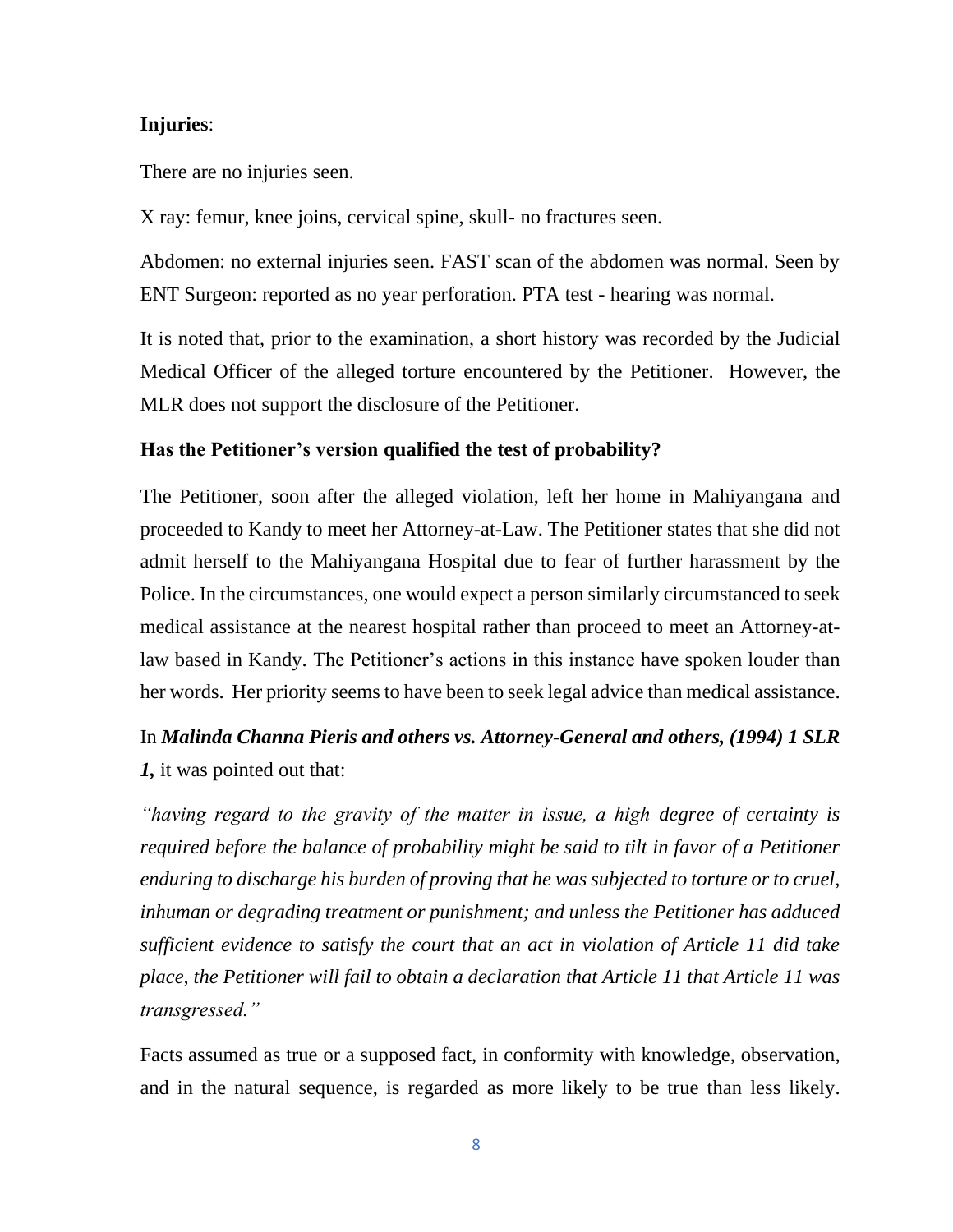Accordingly, on consistency of the narration put forward by the Petitioner, there is an element of improbability that the Petitioner having being beaten up in the manner in which she states, would not seek prompt medical attention. The truth of the facts as revealed in the MLR is not in issue and there is no other corroborative evidence of matters related to injuries sustained by the Petitioner. Therefore, giving credence to the supposed facts, there is more likelihood, that the Petitioner's version, to be false.

The Petitioner also contends that the  $4<sup>th</sup>$  and  $5<sup>th</sup>$  Respondents have failed to protect the Petitioners rights enshrined under Article 12(1) of the Constitution by not promptly investigating the complains relating to the incident on 17/08/2017. The Petitioner alleges that having ample opportunity to investigate, there has been no investigation carried out by the  $4<sup>th</sup>$  and  $5<sup>th</sup>$  Respondents into the incident which took place on 17/08/2017.

However, to the contrary, the investigation notes and the arrest notes pertaining to the alleged incident of 17/08/2017, have been entered in the Information Book maintained by the Divisional Crimes Investigation Unit of the Mahiyangana Police and an investigation report has been filed to that effect in the Magistrates Court, which are produced marked 'R1(b)'. By letter dated  $31/10/2018$ , (R5) the 1<sup>st</sup> Respondent has made a request to the Senior Superintendent of Police Badulla (4<sup>th</sup> Respondent) to conduct an inquiry under his supervision with regard to the compliant made by the Petitioner against the Respondents. It is observed that the 4<sup>th</sup> Respondent has also conducted an inquiry pertaining to the complains made by the Petitioner to the National Authority for the Protection of Victims and Witnesses, an inquiry has been held and the inquiry report is marked 'R4'. A complaint to the Office of the Superintendent of Police, Badulla has also been investigated and the investigation report is tendered marked 'R7'.

On the question of physical harm and/or suffering at the hands of the Respondents, the Petitioner's position is that the  $1<sup>st</sup>$ ,  $2<sup>nd</sup>$  and  $3<sup>rd</sup>$  Respondents have failed to present a consistent and true narration of events. However, the related facts pertaining to the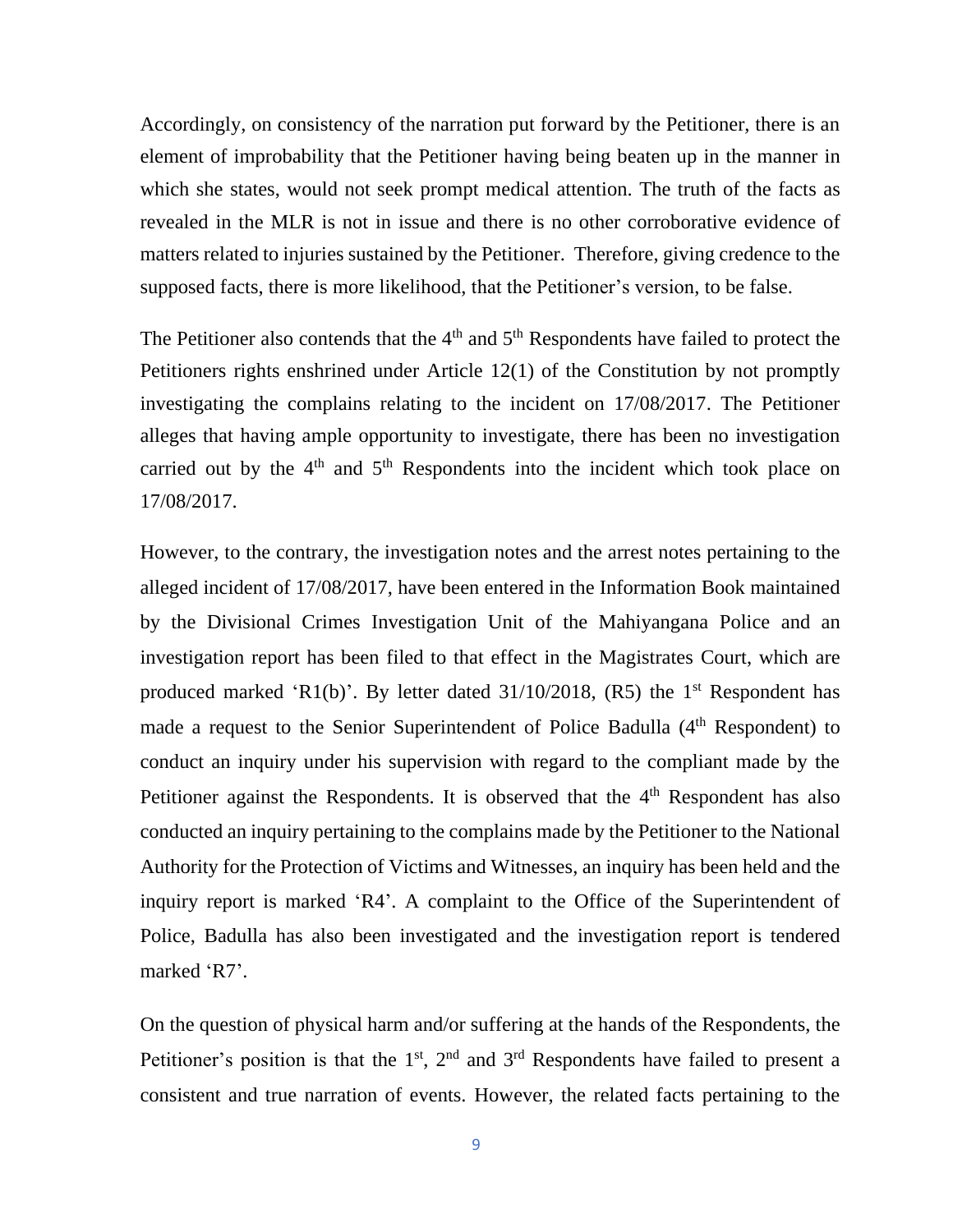incident on 17/08/2017, and the follow up action taken by the law enforcement authorities would prove otherwise. It is clear that the complaints made by the Petitioner has been referred to higher authorities to investigate and examine the allegations of physical violence against the Petitioner.

Although the Petitioner procured an affidavit from her daughter as an eye witness to the alleged torture, she only speaks to the physical presence of the Petitioner at the time of her arrest. If the Petitioner was assaulted in the manner as described in the Petition, it is more likely than not, the daughter of the Petitioner, who was arrested at the time of the alleged incident, would have testified to the Petitioner's Predicament.

This Court has repeatedly held that it would be necessary for a Petitioner to prove his position by way of medical evidence and/ or by way of affidavits with a high degree of certainty for the purpose of discharging the burden of proof of infringement of Article 11.

In *Vivienne Goonewardene vs. Hector Perera (1983) 1 SLR 305*, the Supreme Court observed thus;

*"The degree of probability required should be commensurate with the gravity of the allegation sought to be proved. This Court when called upon to determine questions of infringement of fundamental rights will insist on a high degree of probability as for instance a Court having to decide a question of fraud in a civil suit would. The conscience of the court must be satisfied that there has been an infringement."* 

It is trite law that *"the burden of proof lies upon him who affirms, not upon him who denies".* Therefore, the question before this Court is whether the Petitioner has placed sufficient material before this Court to the degree required to come to a conclusion that the said Respondents have infringed the Petitioners fundamental rights guaranteed under Article 11 and 12(1) of the Constitution.